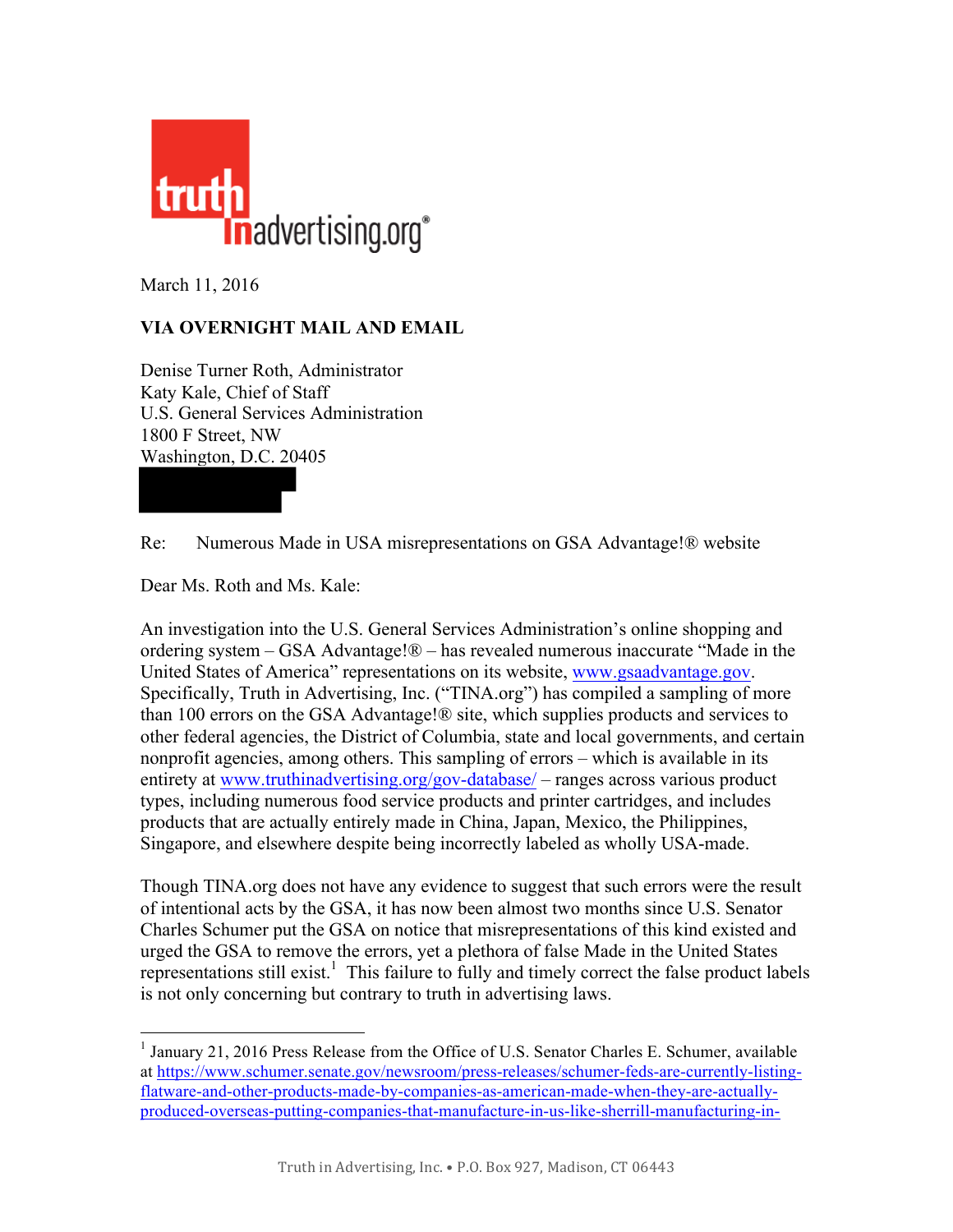In addition, regardless of intent or prior notice, the GSA – which reported \$19.5 billion in revenue last year, approximately \$8 billion of which came primarily from its provision of products and services<sup>2</sup> – has a continuing obligation to review the information that is published about the products it lists for sale and ensure that such information is accurate in order to avoid misleading its customers and disadvantaging its competitors.

With respect to country of origin labels specifically, such information can have a significant impact on purchasing decisions. In fact, surveys in recent years have shown that 78% of Americans would rather buy American-made products than ones made abroad, and more than 80% are willing to pay more for "Made in the USA" products than their foreign counterparts.<sup>3</sup> Such a preference may even be heightened when the consumer at issue is the United States government and its employees.

In short, the GSA's multiple errors are misleading its customer base and have impacted competitors who correctly label certain products as made in foreign countries while the GSA incorrectly labels the very same products as made in the USA, thereby driving business away from the competitor.<sup>4</sup> These errors must be corrected immediately and a mechanism should be put in place to ensure that these types of mistakes do not happen again in the future.

Sincerely,

Imith

Laura Smith, Esq. Legal Director Truth in Advertising, Inc. lsmith@truthinadvertising.org

<u> 2002 - Andrea San Andrea San Andrea San Andrea San Andrea San Andrea San Andrea San Andrea San Andrea San An</u> [central-ny-at-a-disadvantage\\_senator-pushes-feds-to-review-made-in-america-listings-](https://www.schumer.senate.gov/newsroom/press-releases/schumer-feds-are-currently-listing-flatware-and-other-products-made-by-companies-as-american-made-when-they-are-actually-produced-overseas-putting-companies-that-manufacture-in-us-like-sherrill-manufacturing-in-central-ny-at-a-disadvantage_senator-pushes-feds-to-review-made-in-america-listings--immediately-remove-companies-that-are-falsely-listed) immediately-remove-companies-that-are-falsely-listed.

 $2$  Agency Financial Report, Fiscal Year 2015, available at [http://www.gsa.gov/portal/content/120130,](http://www.gsa.gov/portal/content/120130) and Summary of Performance and Financial Information, Fiscal Year 2015, available at [http://www.gsa.gov/portal/mediaId/124002/fileName/FY2015\\_AFR\\_Performance\\_Summary\\_02-](http://www.gsa.gov/portal/mediaId/124002/fileName/FY2015_AFR_Performance_Summary_02-17-2016_(508_Compliant).action) 17-2016\_(508\_Compliant).action.

<sup>3</sup> Nov. 15, 2012 Press Release, "U.S. and Chinese Consumers Willing to Pay More for Made in USA Products," [https://www.truthinadvertising.org/wp-content/uploads/2015/07/BCG-Press-](https://www.truthinadvertising.org/wp-content/uploads/2015/07/BCG-Press-Release-U....or-Made-in-USA-Products.pdf)[Release-U....or-Made-in-USA-Products.pdf;](https://www.truthinadvertising.org/wp-content/uploads/2015/07/BCG-Press-Release-U....or-Made-in-USA-Products.pdf) Knowing Which Products are Truly Made in America: How to know which flag-waving products are true red, white, and blue, Consumer Reports, February 2013, [http://www.consumerreports.org/cro/magazine/2013/02/made-in](http://www.consumerreports.org/cro/magazine/2013/02/made-in-america/index.htm)[america/index.htm.](http://www.consumerreports.org/cro/magazine/2013/02/made-in-america/index.htm)

<sup>4</sup> In fact, a GSA competitor filed a complaint with TINA.org in expressing his concern regarding the impact such mislabeling has had on his business.